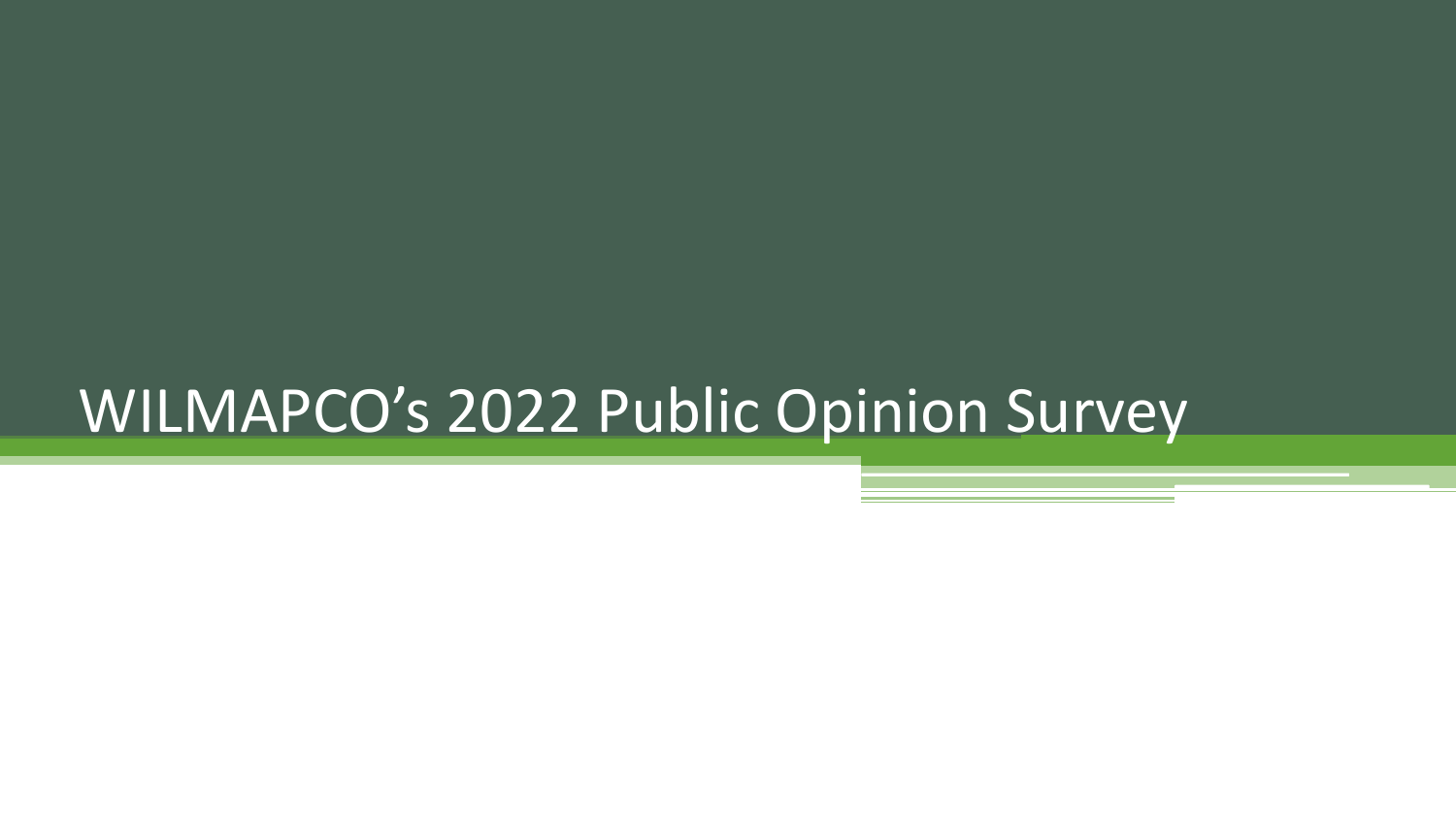# Introduction

- Every 4 years Inform RTP Updates
- Random sample 600 residents (landline & cell)
- Confidence level 95%
- Conducted since 1997
- Demographic quotas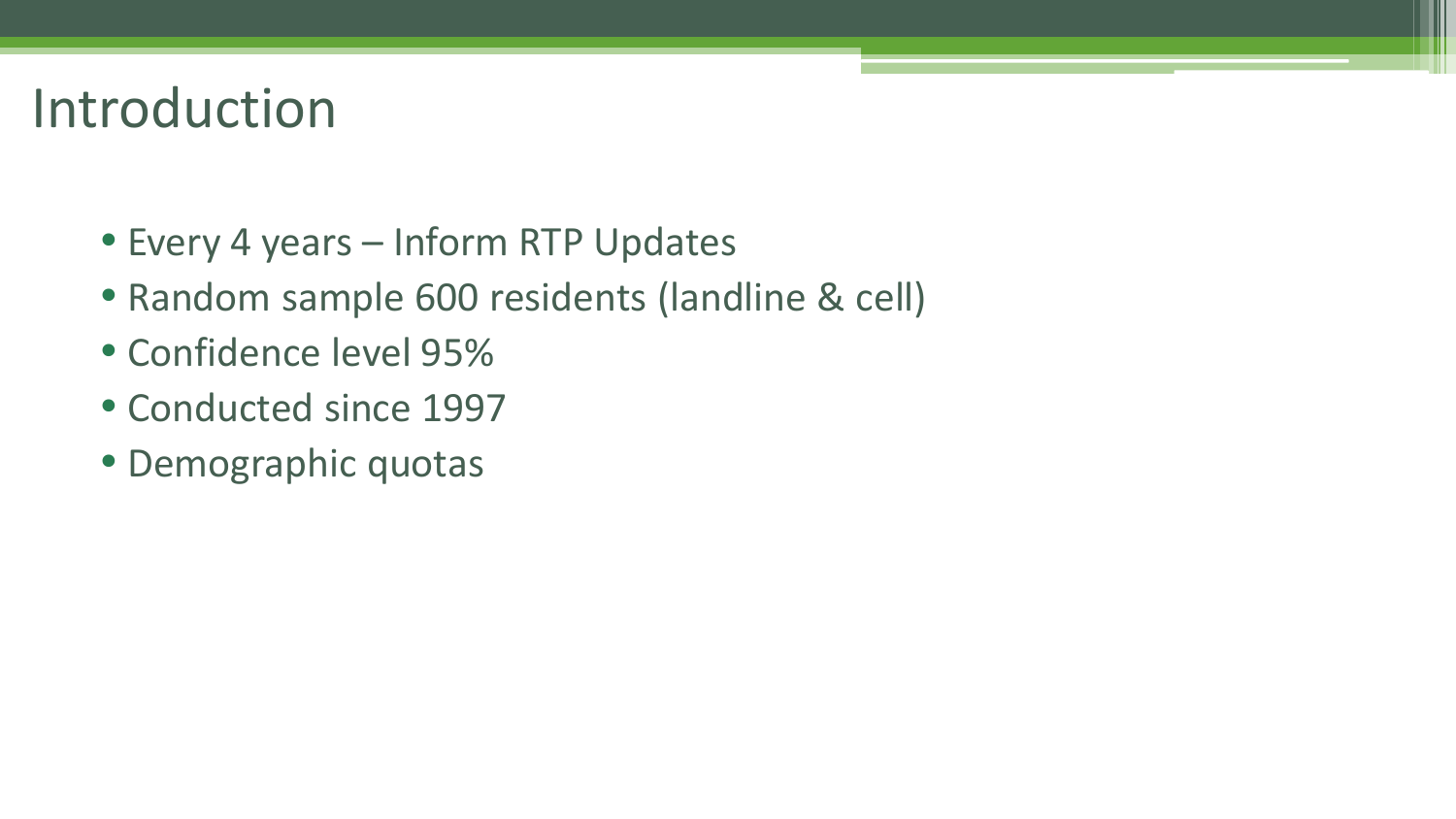## **Perceived Effectiveness of the Transportation System**



Percent saying "very" or "somewhat" well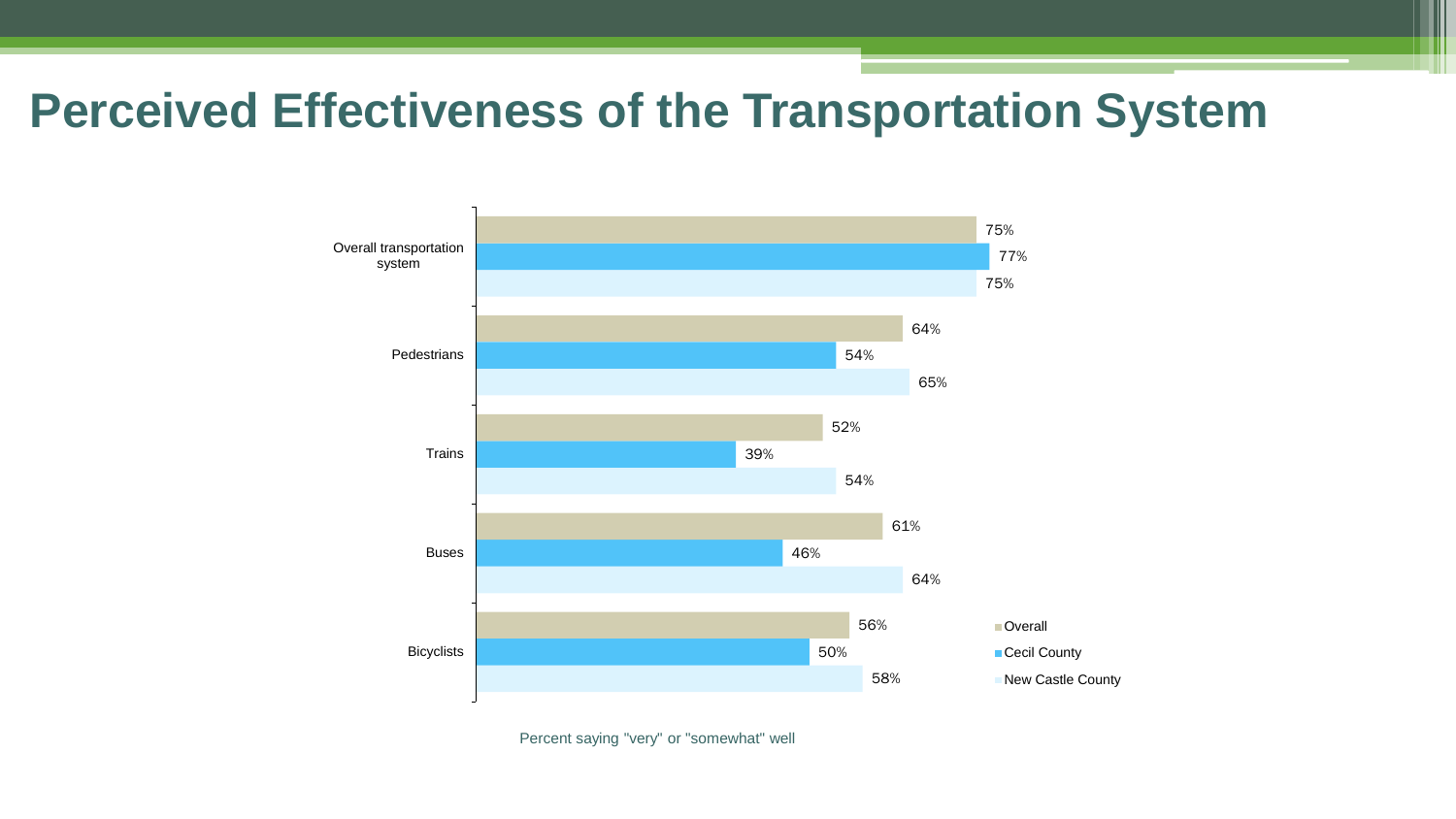### Most Effective Long-Term Solution to Reduce Traffic Congestion



Percent selecting each solution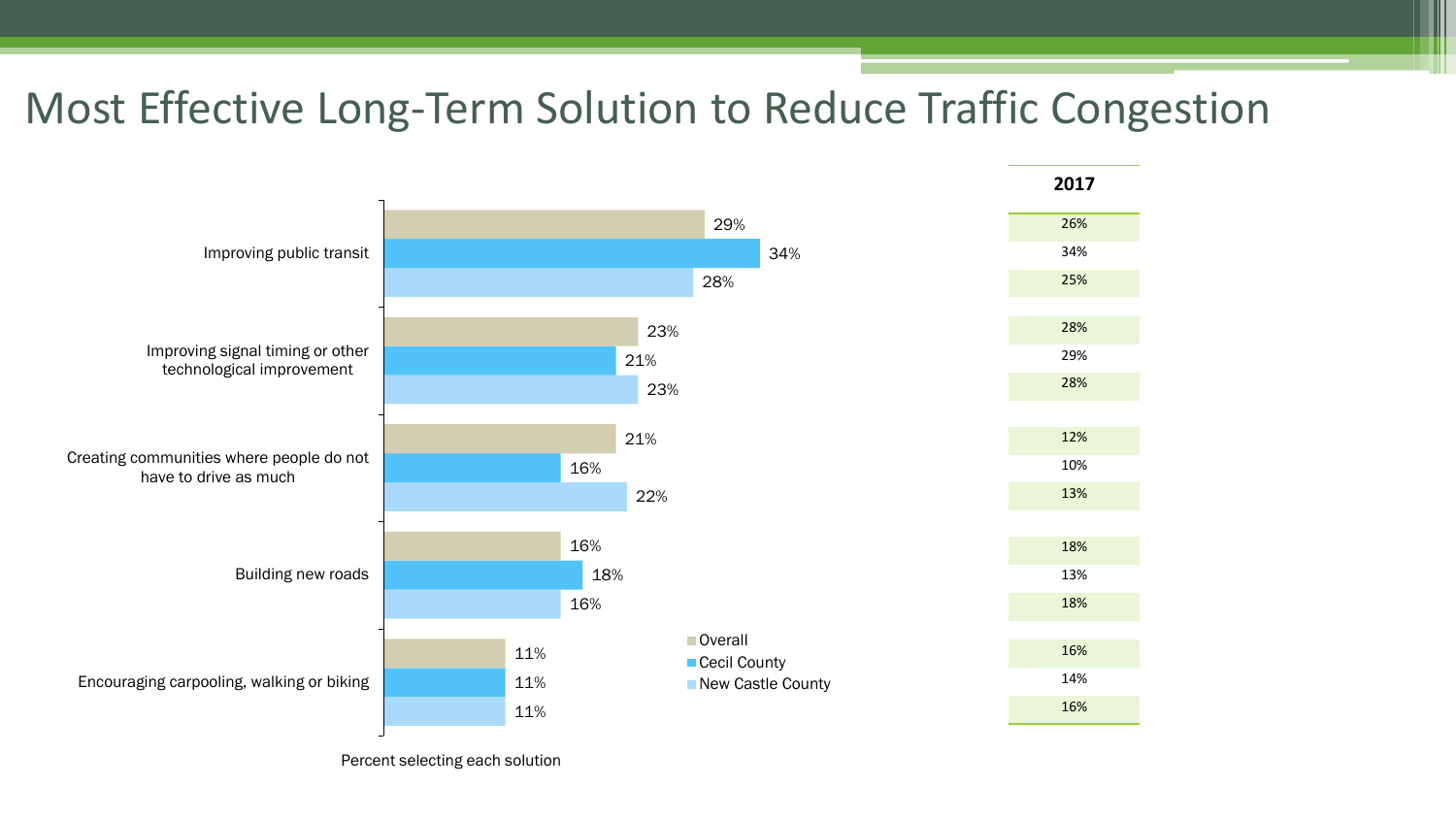|                         |                                                                                                                                               |                            | 2017       |
|-------------------------|-----------------------------------------------------------------------------------------------------------------------------------------------|----------------------------|------------|
| Importance<br>of issues | Ensuring access to public transit by                                                                                                          | 92%                        | 77%        |
|                         | everyone, especially those who are unable                                                                                                     | 88%                        | 74%        |
|                         | to drive or do not own a car                                                                                                                  | 92%                        | 78%        |
|                         | Preserving open space and farmland                                                                                                            | 84%                        | 70%        |
|                         |                                                                                                                                               | 83%                        | 75%        |
|                         |                                                                                                                                               | 84%                        | 69%        |
|                         | Improving bus and train service                                                                                                               | 79%                        | 53%        |
|                         |                                                                                                                                               | 69%                        | 49%        |
|                         |                                                                                                                                               | 80%                        | 54%        |
|                         |                                                                                                                                               |                            |            |
|                         | Reducing traffic congestion                                                                                                                   | 77%<br>57%                 | 65%        |
|                         |                                                                                                                                               | 81%                        | 46%        |
|                         |                                                                                                                                               |                            | 69%        |
|                         | Revitalizing existing communities and<br>downtowns                                                                                            | 71%                        |            |
|                         |                                                                                                                                               | 62%                        | 55%<br>49% |
|                         |                                                                                                                                               | 72%                        | 56%        |
|                         | Planning for the effects of rising sea levels<br>on transportation infrastructure                                                             | 70%                        |            |
|                         |                                                                                                                                               | 60%                        | 48%        |
|                         |                                                                                                                                               | 71%                        | 40%        |
|                         |                                                                                                                                               |                            | 50%        |
|                         | Improving facilities for biking and walking                                                                                                   | 69%                        |            |
|                         |                                                                                                                                               | 64%<br>70%                 | 45%        |
|                         |                                                                                                                                               |                            | 44%        |
|                         | Developing or supporting infrastructure for<br>no or low-polluting alternative fuel<br>vehicles, such as charging stations for                | 65%                        | 45%        |
|                         |                                                                                                                                               | 50%                        | 42%        |
|                         |                                                                                                                                               | 67%                        | 36%        |
|                         | Connecting neighborhoods to each other<br>and nearby destinations<br>Developing infrastructure to support<br>automated, self-driving vehicles | 58%                        | 43%        |
|                         |                                                                                                                                               | 53%                        |            |
|                         |                                                                                                                                               | 59%                        | 40%        |
|                         |                                                                                                                                               |                            | 32%        |
|                         |                                                                                                                                               | 35%<br>Overall             | 42%        |
|                         |                                                                                                                                               | 29%<br>Cecil County<br>36% | 21%        |
|                         |                                                                                                                                               |                            | 17%        |
|                         |                                                                                                                                               |                            | 220/       |

Percent rating issue as "Essential" or "Important"

22%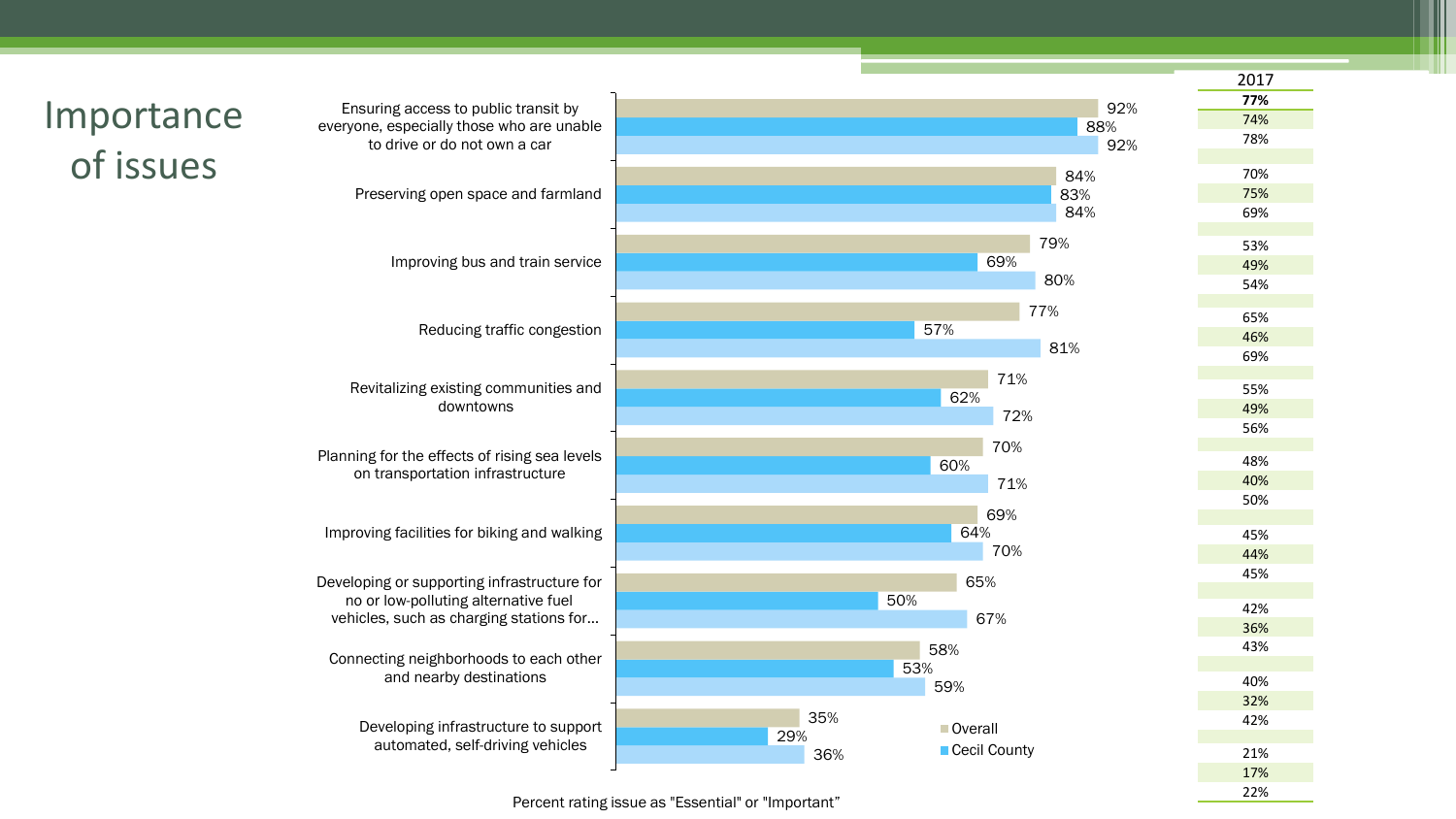## Priority for Funding

**2017**

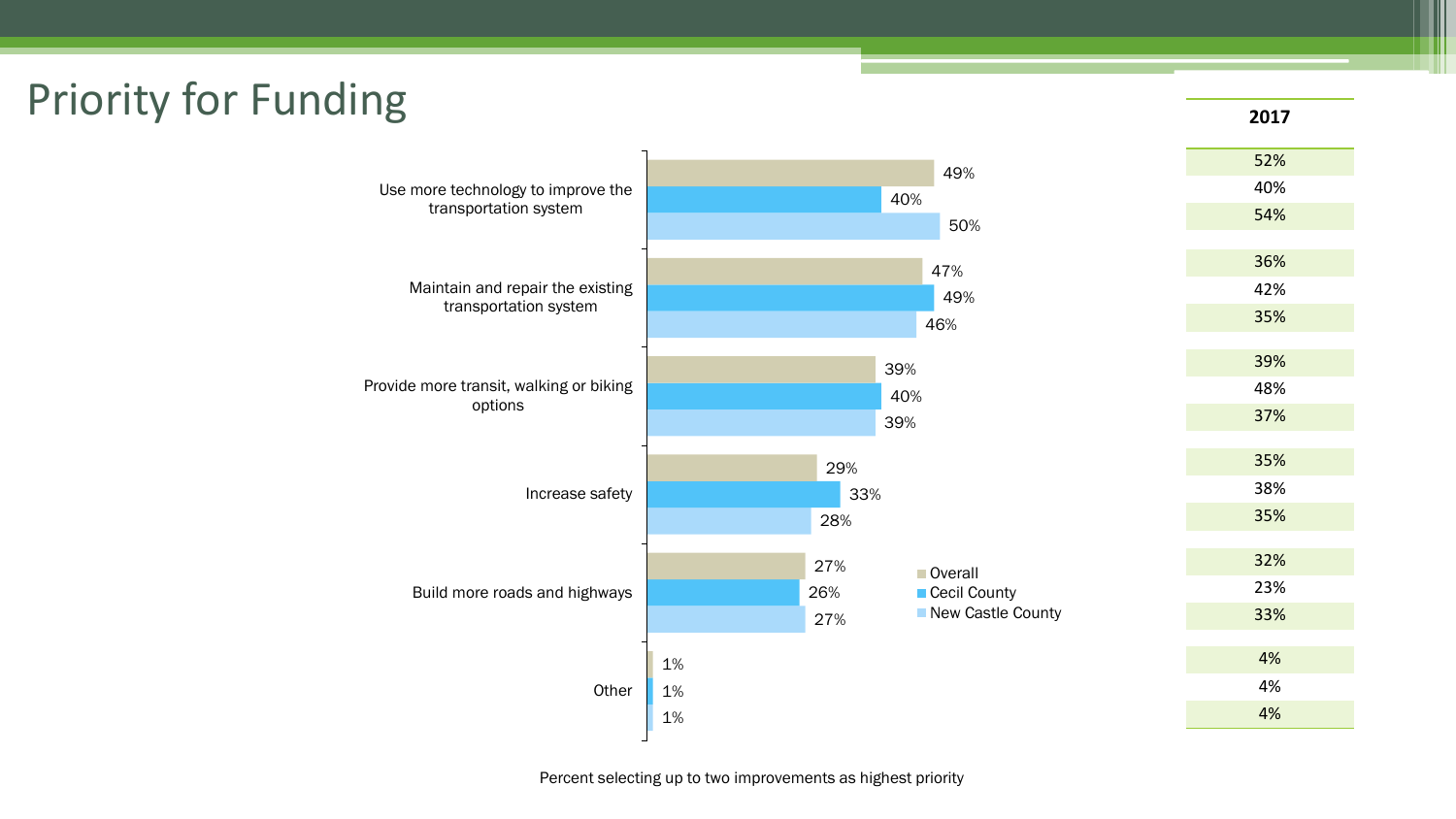

#### Percent Supporting Funding Method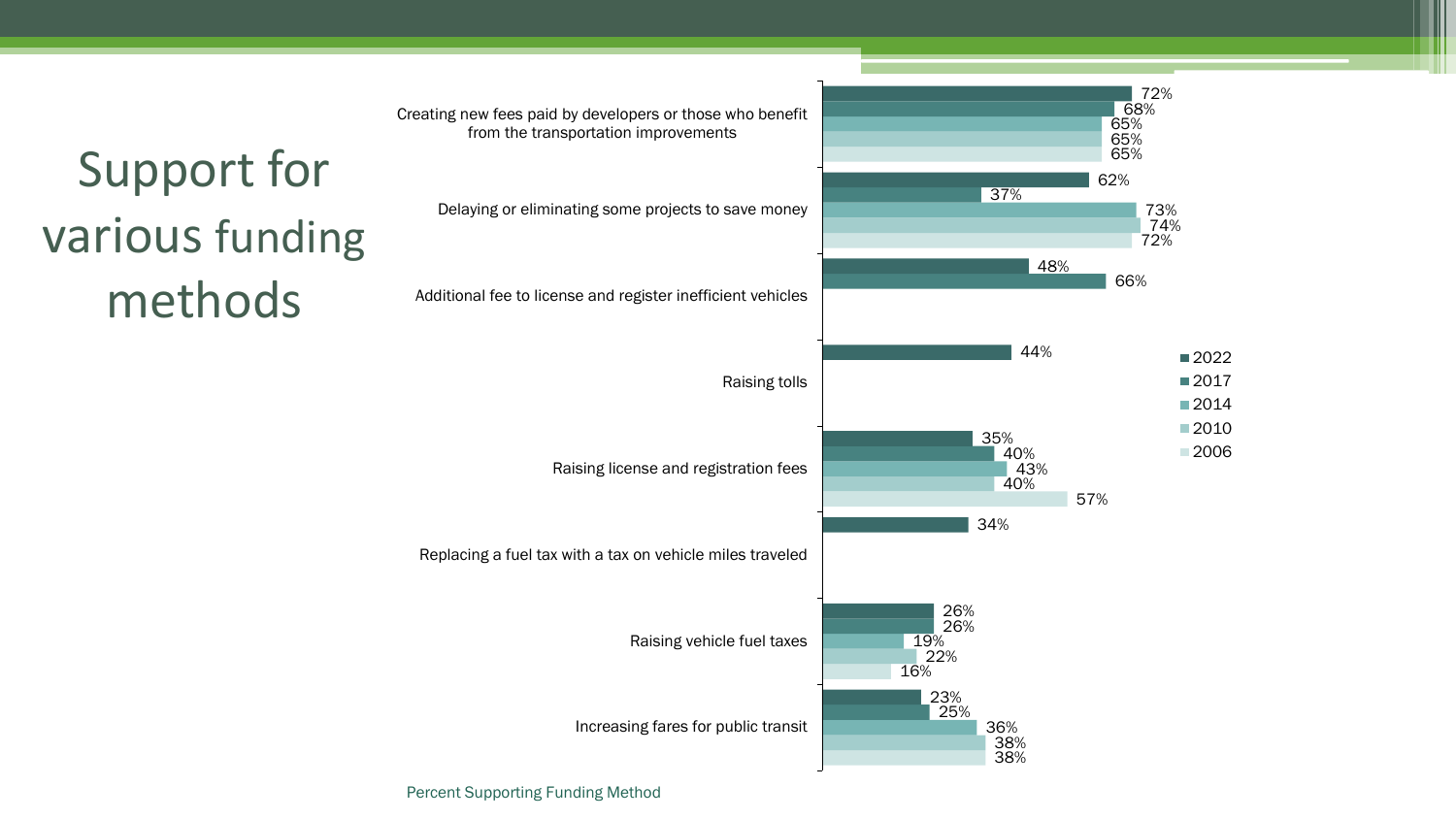Mode **Choice** 4% 29% 36% 39% 47% 82% 91% 5% 14% 27% 30% 41% 74% 94% 4% 27% 35% 38% 46% 81% 91% Paratransit Taxi or ride share (Uber or Lyft) Bicycling Public transit Driving with others (carpool or vanpool) Walking Driving alone in a motor vehicle **Overall** ■ Cecil County New Castle County **2017** 92% 94% 92% 67% 55% 69% 50% 50% 50% 32% 19% 34% 27% 29% 26% 26% 15% 29% 4% 3%

4%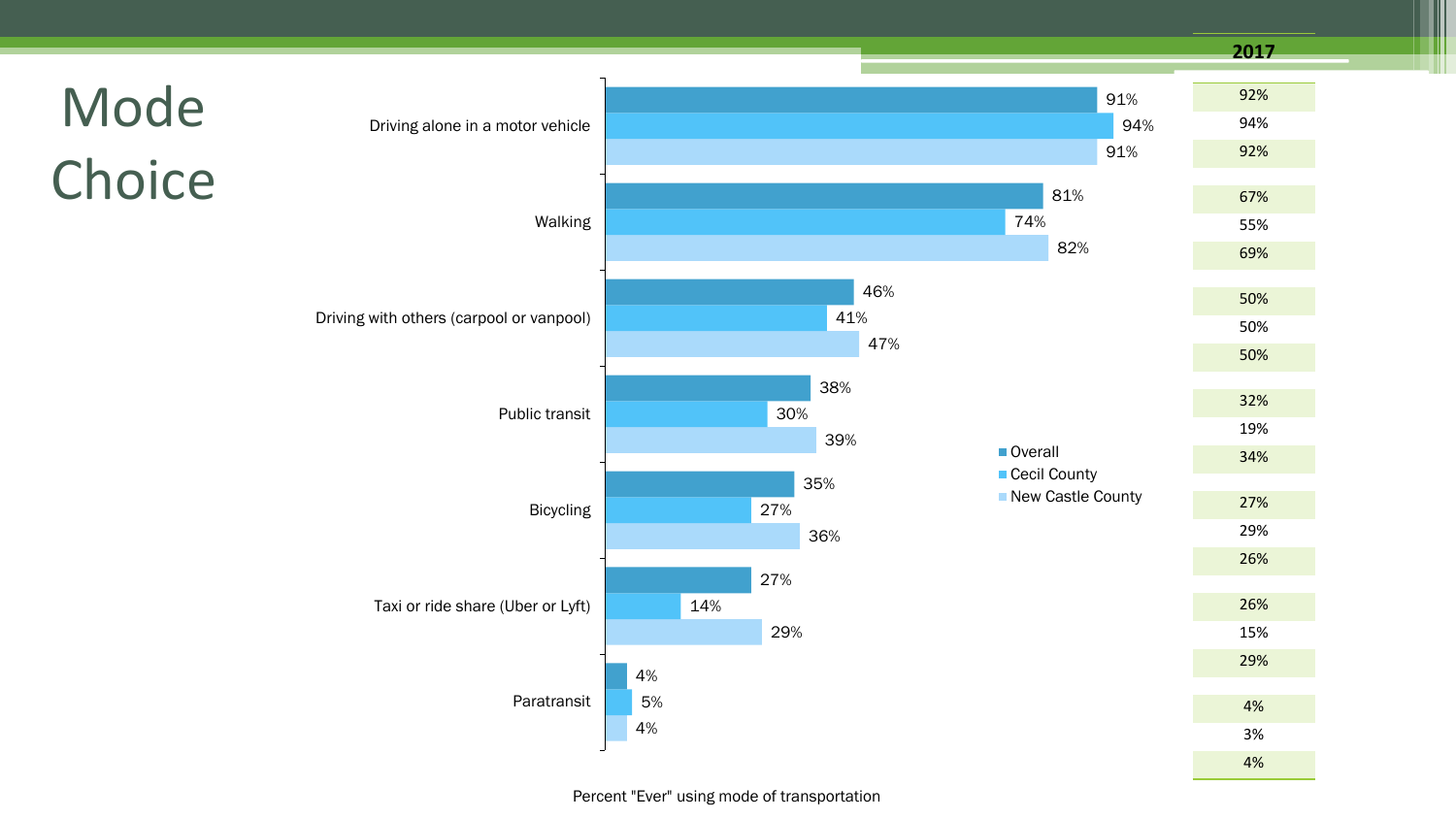



Awareness of the Air Quality Partnership of Delaware has increased among New Castle County residents to 23%, from 17% in 2017.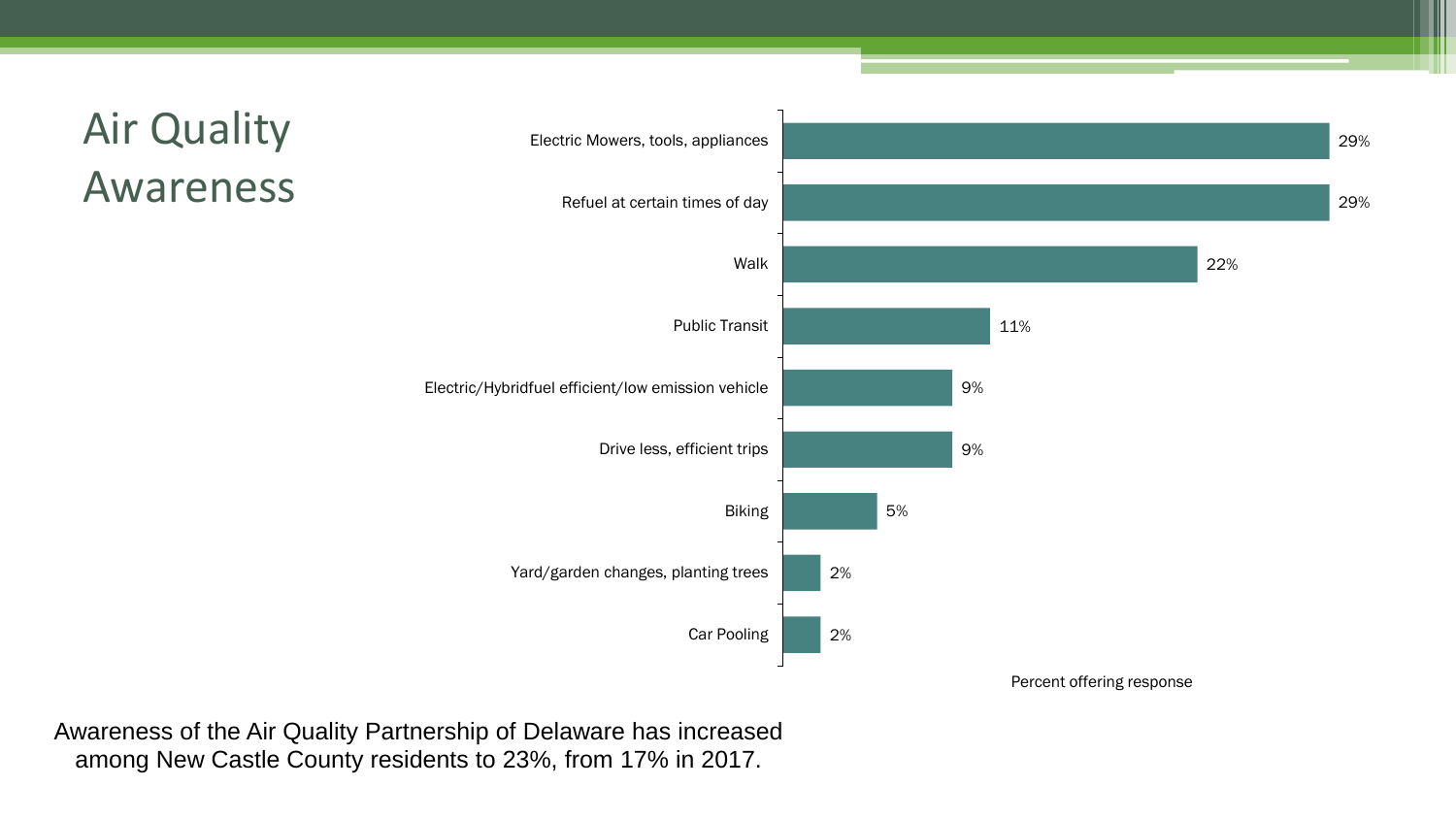#### Familiarity with WILMAPCO

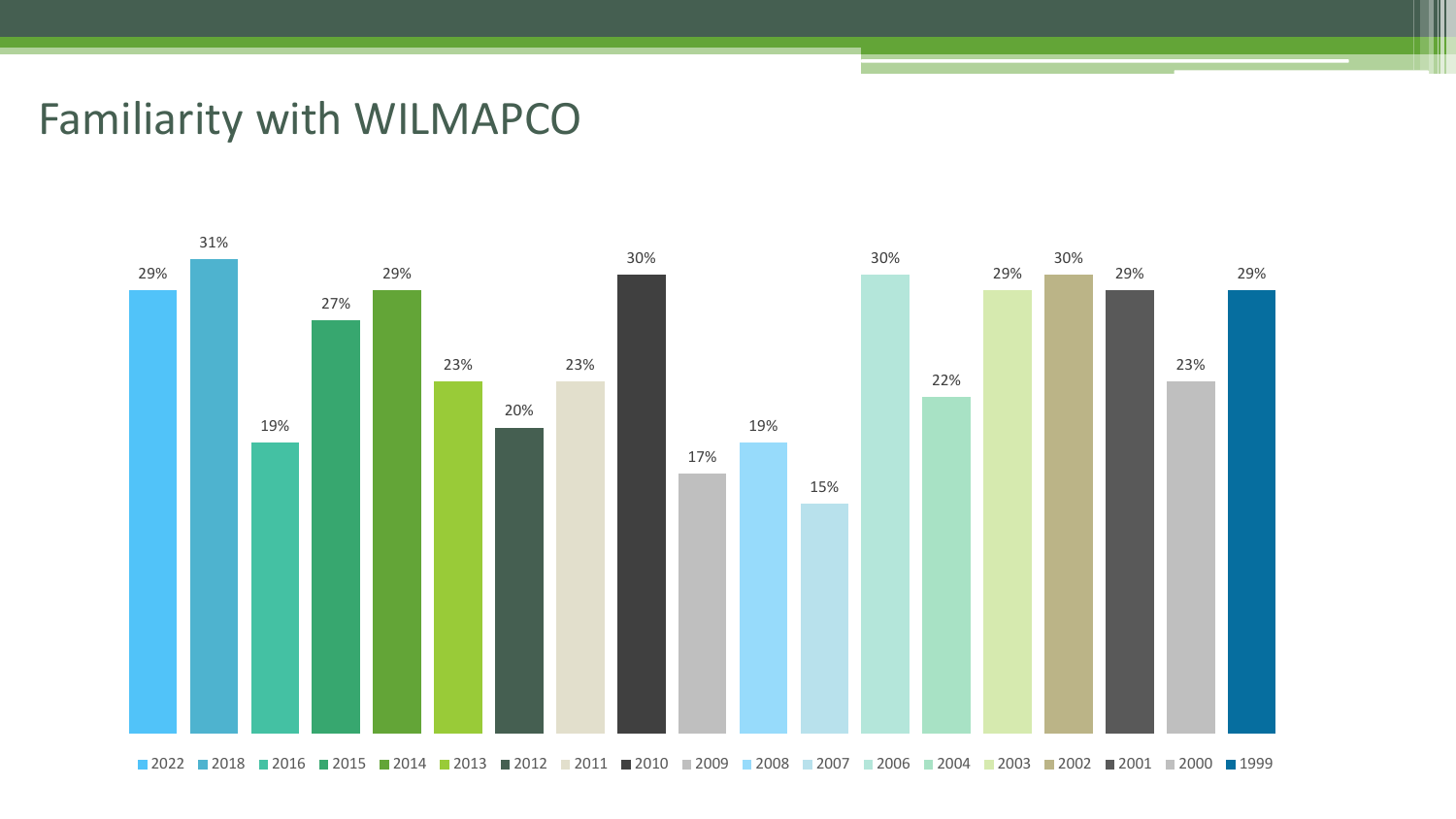#### Newsletter & Text Interest

Interest in WILMAPCO newsletter



89% 88% 89%



Interest in Texts from WILMAPCO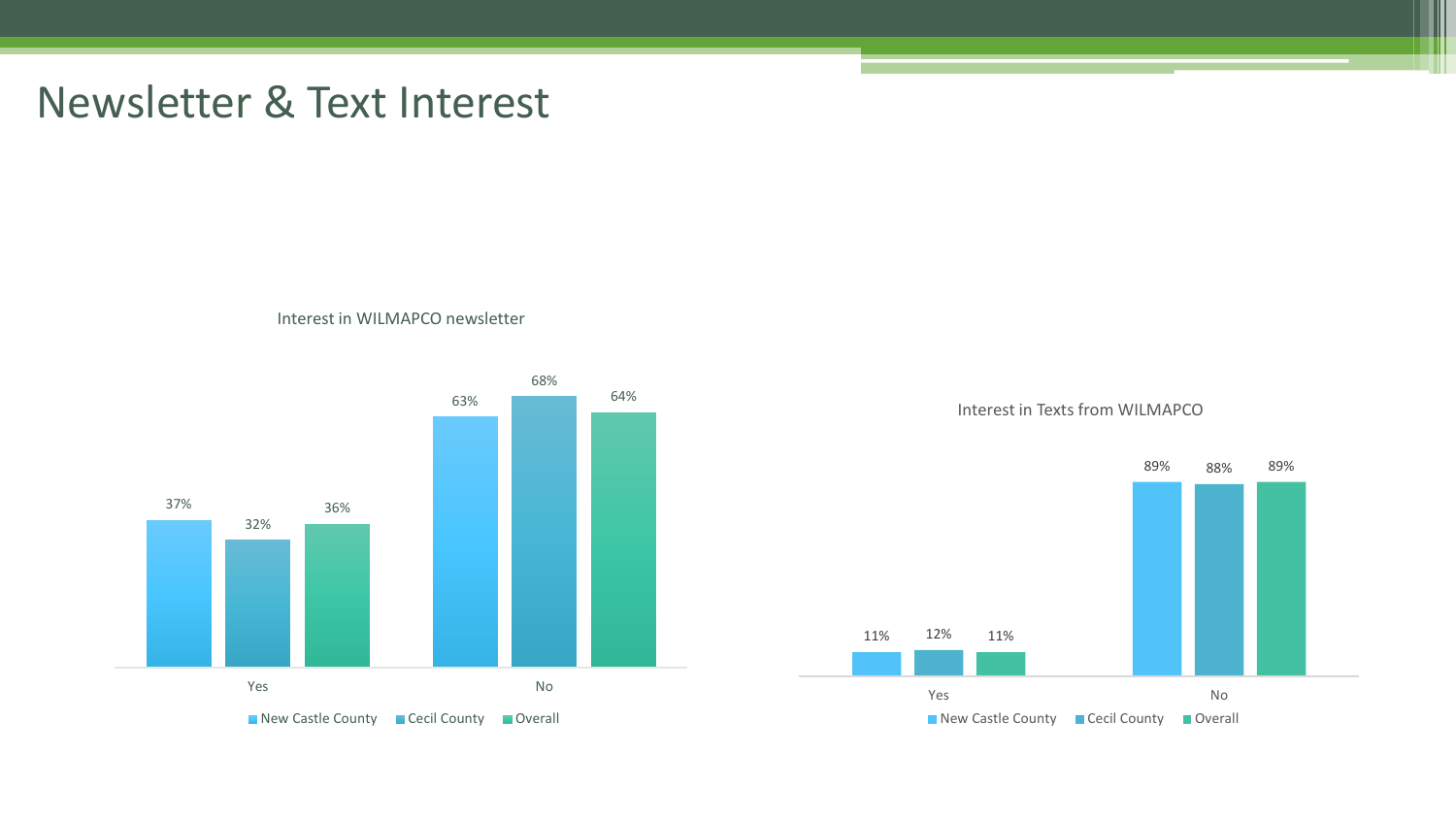#### Outreach Strategies

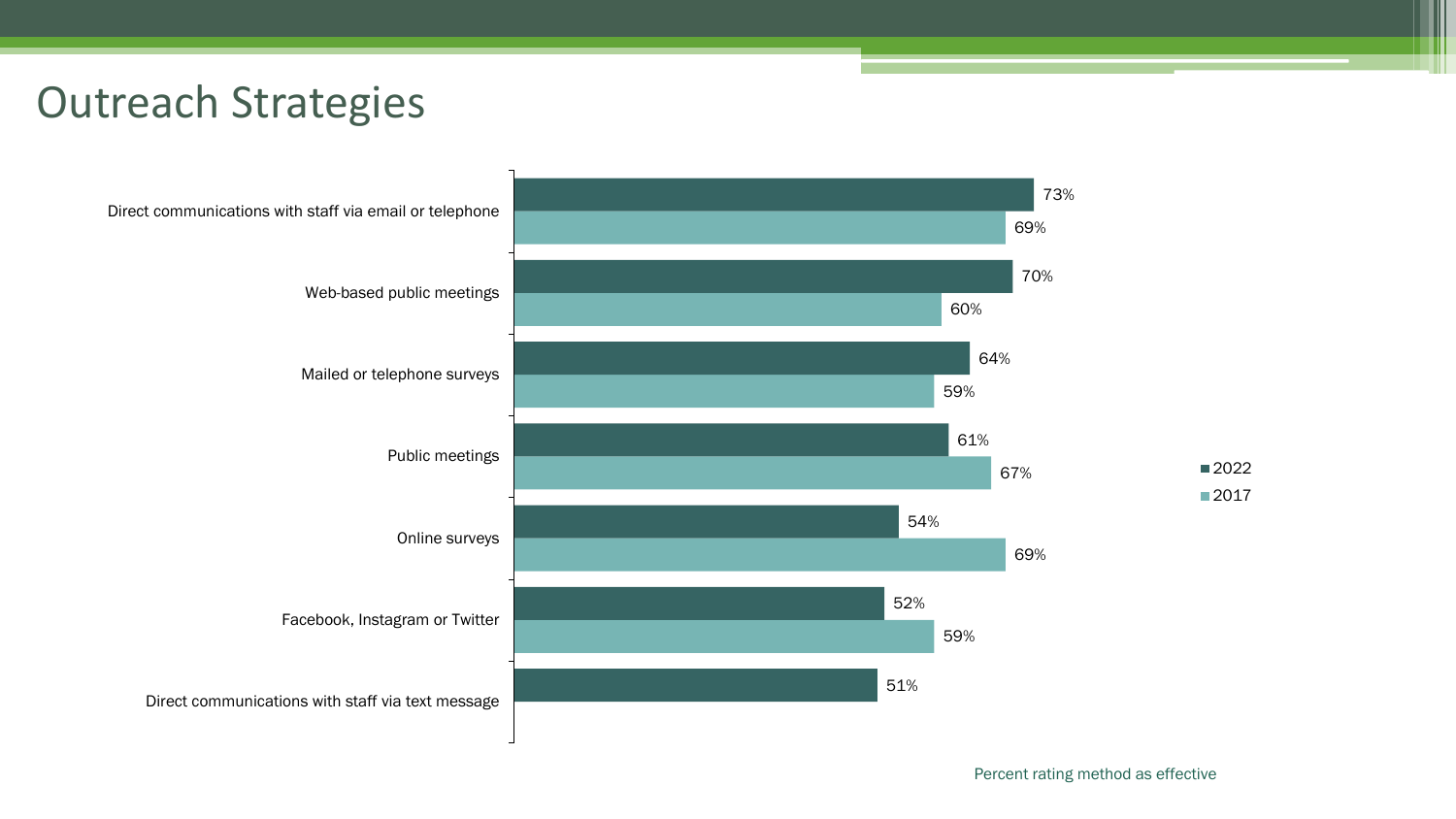#### Awareness of transportation planning process



Percent agreeing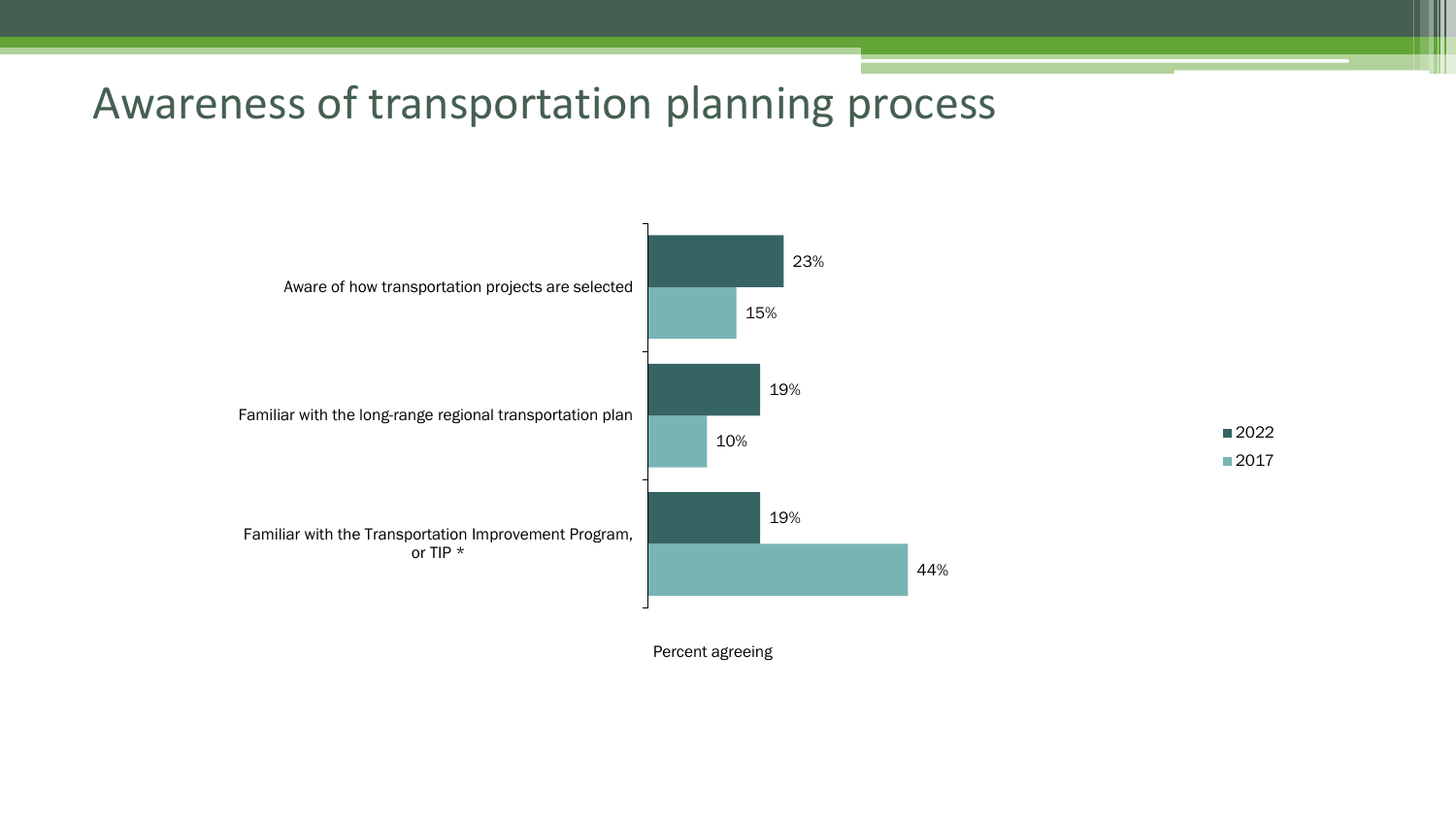# Demographics

| <b>2022 POS</b> | <b>NCC</b> | <b>CC</b> | <b>2020 ACS</b> | <b>NCC</b> | <b>CC</b> |
|-----------------|------------|-----------|-----------------|------------|-----------|
| Hispanic        | 10%        | 4%        |                 | 9%         | 3%        |
| <b>Black</b>    | 24%        | 7%        |                 | 26%        | 6%        |
| White           | 56%        | 86%       |                 | 55%        | 89%       |
| Age 18-34       | 14%        | 11%       |                 | 20%        | 18%       |
| Age 35-54       | 46%        | 48%       |                 | 25%        | 26%       |
| Age 55+         | 39%        | 41%       |                 | 29%        | 30%       |
| Under \$25K     | 8%         | 8%        |                 | 15%        | 13%       |
| \$25-\$50K      | 19%        | 23%       |                 | 19%        | 18%       |
| \$50-\$100K     | 32%        | 29%       |                 | 31%        | 32%       |
| Over \$100K     | 41%        | 40%       |                 | 36%        | 37%       |